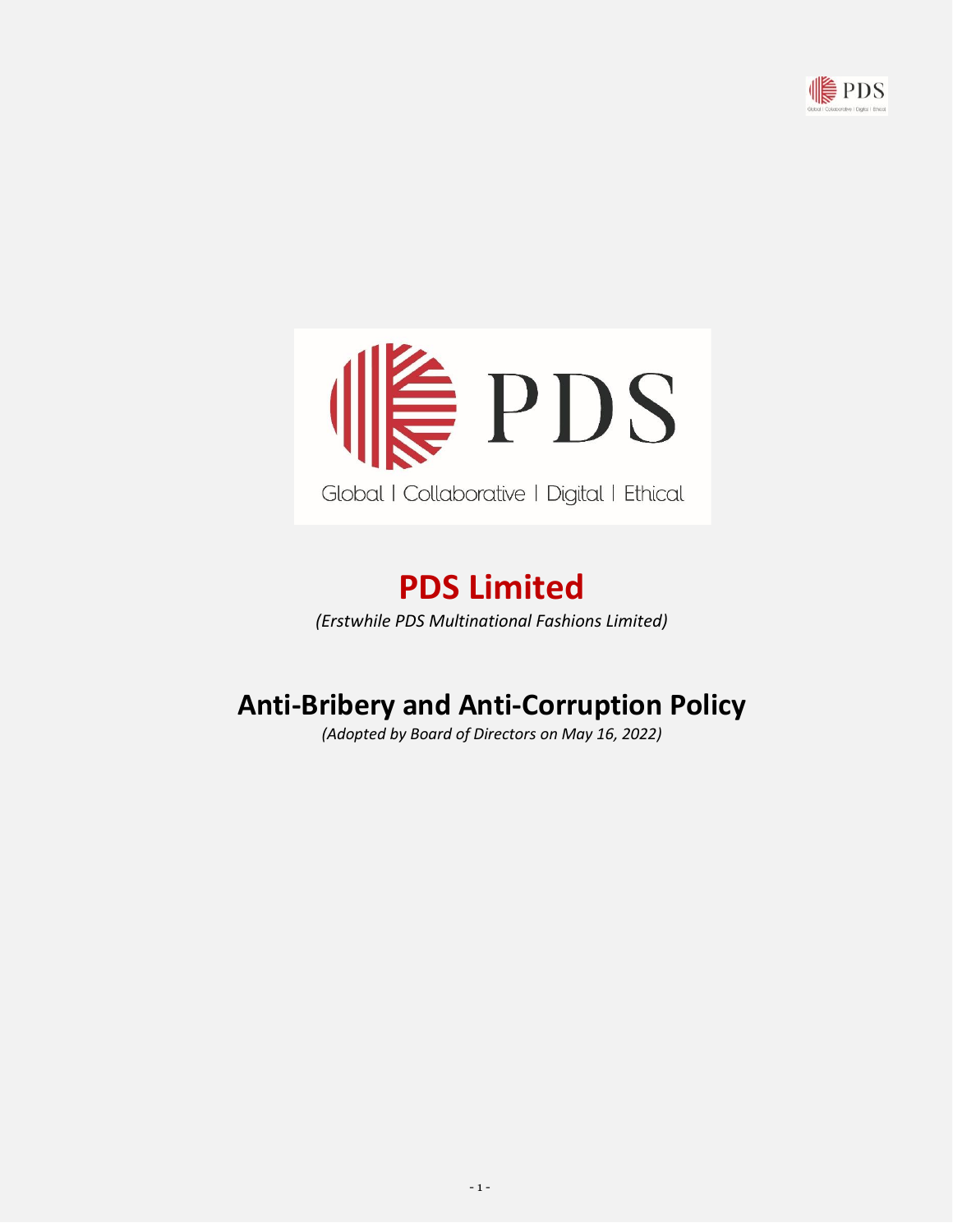

## **Table of Contents**

| 1.  |  |
|-----|--|
| 2.  |  |
| 3.  |  |
| 4.  |  |
| 5.  |  |
| 6.  |  |
| 7.  |  |
| 8.  |  |
| 9.  |  |
| 10. |  |
|     |  |
|     |  |
|     |  |
|     |  |
|     |  |
|     |  |
|     |  |
|     |  |
|     |  |
|     |  |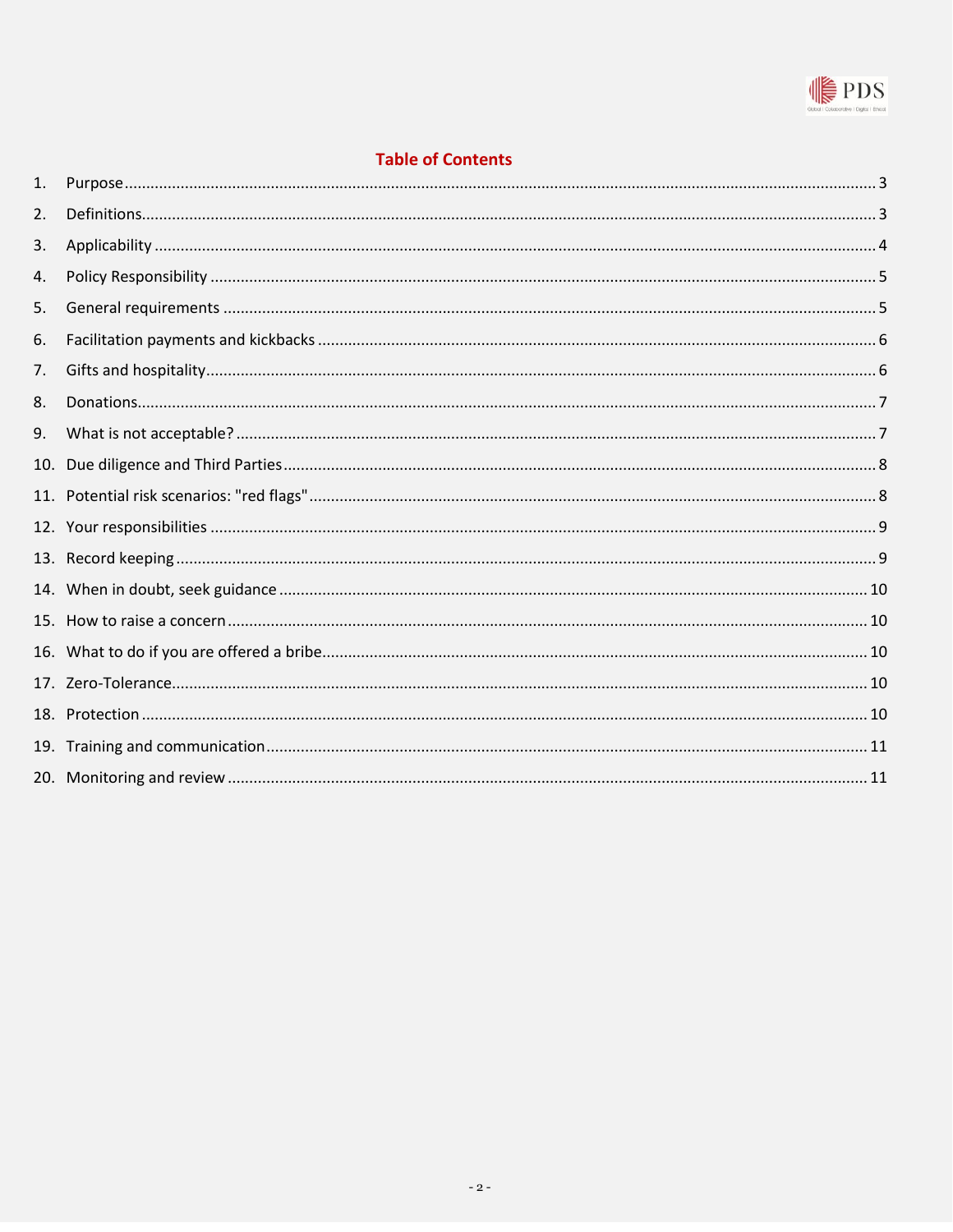

## <span id="page-2-0"></span>**1. Purpose**

The purpose of this policy is to:

- 1.1 Set out our responsibilities, and of those working for us, in observing and upholding our position on bribery and corruption; and
- 1.2 Provide information and guidance to those working for us on how to recognise and deal with bribery and corruption issues.
- 1.3 This Policy is an integral part of, and should be read in conjunction with, the PDS Group's Employee Code of Conduct. It is also available as a separate document for communicating its terms to Third Parties with which we do business.
- 1.4 We conduct all of our business in an honest and ethical manner. We take a zero-tolerance approach to bribery and corruption and are committed to acting professionally, fairly and with integrity in all our business dealings and relationships.
- 1.5 We uphold all laws relevant to countering bribery and corruption as applicable in relevant jurisdictions including but not limited to U.S Foreign Corrupt Practices Act ("FCPA"), the UK Bribery Act ("UKBA") and the Indian Prevention of Corruption Act, 1988 ("PCA").
- 1.6 It is essential that you carefully review and adhere to the principles set forth in this Policy.

## <span id="page-2-1"></span>**2. Definitions**

- 2.1 "PDS Group" or "We" refers to PDS Limited (Erstwhile PDS Multinational Fashions Limited), its Subsidiaries, Affiliates and Joint Ventures.
- 2.2 'Board' means the Board of Directors of PDS Limited.
- 2.3 Bribery is offering, promising, giving or accepting any financial or other advantage, to induce the recipient or any other person to act improperly in the performance of their functions, or to reward them for acting improperly, or where the recipient would act improperly by accepting the advantage.
- 2.4 An advantage includes money, gifts, loans, fees, hospitality, services, discounts, and the award of a contract or anything else of value.
- 2.5 A person acts improperly where they act illegally, unethically, or contrary to an expectation of good faith or impartiality, or where they abuse a position of trust. The improper acts may be in relation to any business or professional activities, public functions, acts in the course of employment, or other activities by or on behalf of any organisation of any kind.
- 2.6 Public Official (Government Official or Public Servant)/ Foreign Public Official in the Indian context, a public official would include (but not be limited to) the following:
	- Any person holding a legislative, executive, or administrative office of the government (domestic or foreign) or acting in the official capacity for or on behalf of a legislative, executive, or administrative office of the government (domestic or foreign), whether appointed or elected, whether permanent or temporary, whether paid or unpaid, irrespective of that person's seniority.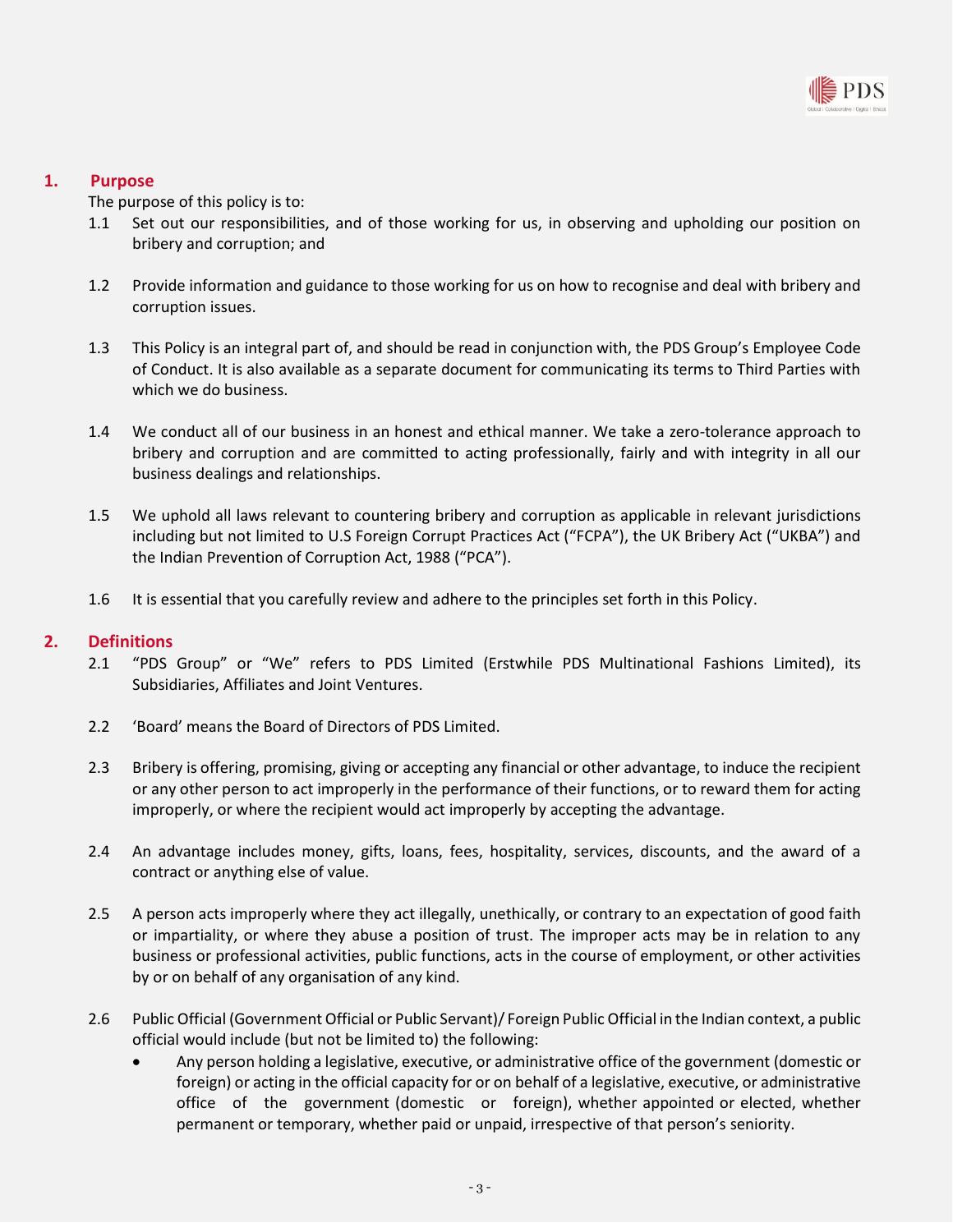

- Any person in the service or pay of the government or of a corporation established by or under a central, provincial, or state statute, or an authority or a body owned or controlled or aided by the government or a government company or is remunerated by the government by fees or commission for the performance of any public duty.
- Any judge, including any person empowered by law to discharge, whether by himself/herself or as a member of any body of persons, any adjudicatory functions.
- Any person authorized by a court of justice to perform any duty, in connection with the administration of justice, including a liquidator, receiver or commissioner appointed by such court.
- Any person who performs a public duty, including for a public agency or public enterprise, or provides a public service, as defined in the domestic law of the country, and as applied in the pertinent area of law.
- Any other person defined as a "public official" under the domestic law.
- 2.7 "State" means all levels and subdivisions of governments (i.e., local, regional, or national and administrative, legislative, or executive)
- 2.8 Under non-Indian ABAC laws, what constitutes a "foreign official", or "foreign public official" is interpreted broadly and includes officials from all branches of government, as well as public international organizations, regardless of whether the official is a paid or unpaid employee. The term also includes political parties, party officials, and candidates for public office. Further it includes employees or agents of state-owned or state-controlled enterprises and means any person acting in an official capacity on behalf of any government department, agency, instrumentality, or corporation, family members of the official, as well as a political party official or any candidate for political office.
- 2.9 The term "Third Party" includes any individual or organization, who/which comes into contact with PDS Group or transacts with PDS Group, and also comprises of actual and potential clients, vendors, factories, agents, consultants, business associates, contractors, suppliers, or service providers who work for and on behalf of PDS Group
- 2.10 Corruption is the abuse of entrusted power or position for private gain.
- 2.11 A bribe is an inducement or reward offered, promised, or provided in order to gain any commercial, contractual, regulatory, or personal advantage.

## <span id="page-3-0"></span>**3. Applicability**

- 3.1 This policy applies to all individuals working at all levels and grades, including officers, directors, senior managers, employees (whether permanent, fixed-term or temporary), consultants, contractors, trainees, seconded staff, homeworkers, casual workers and agency staff, volunteers, interns, agents, sponsors, or any other person associated with us, or any of our subsidiaries or their employees, wherever located (collectively referred to as "Workers" or "You" in this policy).
- 3.2 This Policy complements and should be read in conjunction with our Code of Conduct and our Vigil Mechanism Policy.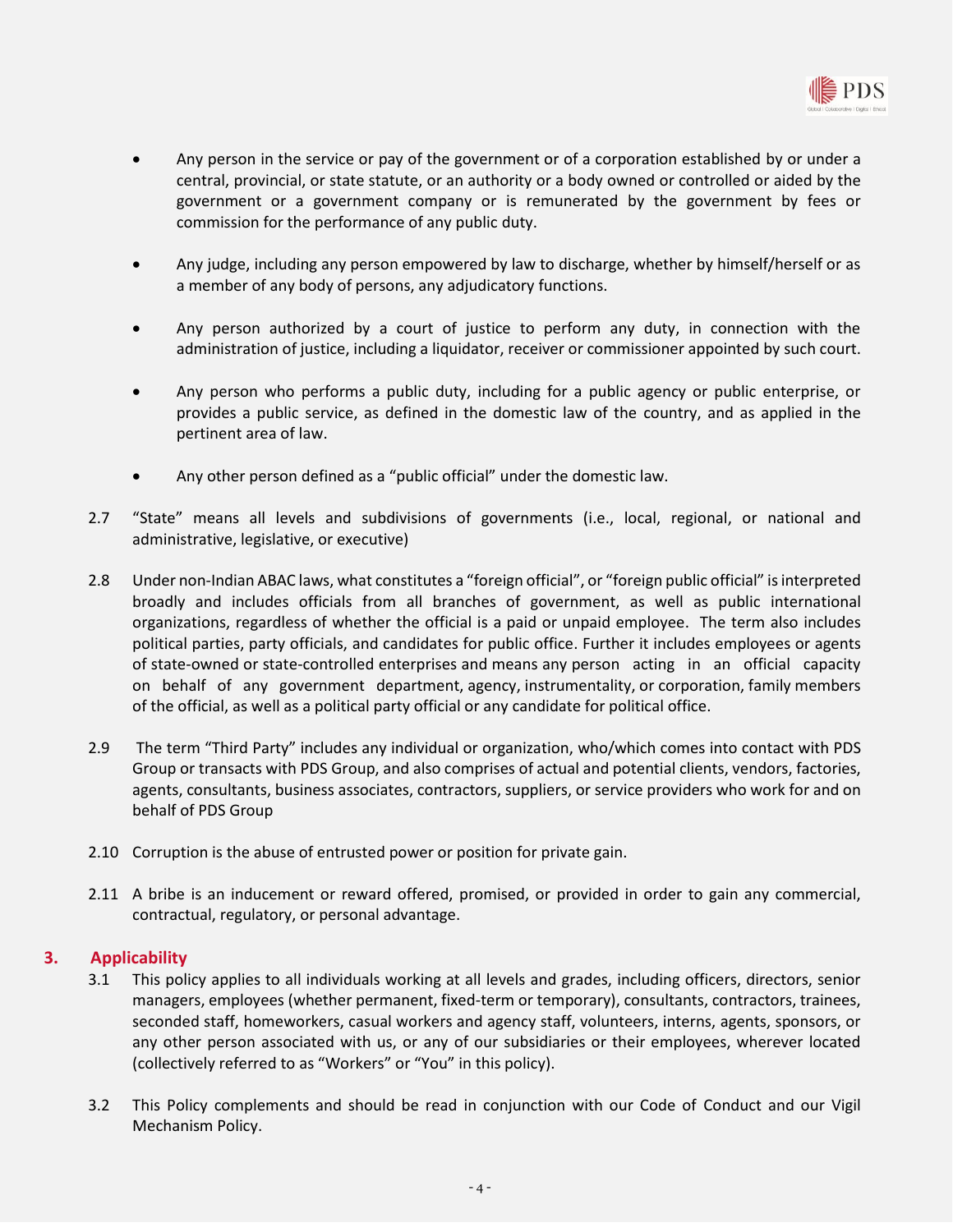

## <span id="page-4-0"></span>**4. Policy Responsibility**

- 4.1 The Board has overall responsibility for ensuring this policy complies with our legal and ethical obligations, and that all those associated with PDS Group are made aware of the requirements of the policy.
- 4.2 The Board will delegate the primary and day-to-day responsibility for implementing this policy, and for monitoring its use and effectiveness to the Head of Legal and Company Secretary and Group CHRO of PDS Group.
- 4.3 The Head of Legal and Company Secretary will conduct regular reviews on at least an annual basis of our risk profile. This policy and the training that goes with it are the company's main tools for combating any risks in relation to bribery.

#### **Examples:**

➢ **Offering a bribe** 

You offer a potential customer tickets to a major sporting event, but only if they agree to do business with us.

This would be an offence as you are making the offer to gain a commercial and contractual advantage. We may also be found to have committed an offence because the offer has been made to obtain business for us. It may also be an offence for the potential client to accept your offer.

#### ➢ **Receiving a bribe**

A supplier gives your relative a job but makes it clear that in return they expect you to use your influence in our organization to ensure we continue to do business with them. It is an offence for a supplier to make such an offer. It would be an offence for you to accept the offer as you would be doing so to gain a personal advantage.

## ➢ **Bribing a foreign official**

You arrange for the business to pay an additional payment to a foreign official to speed up an administrative process (for example, clearing our goods through customs). The offence of bribing a foreign public official has been committed as soon as the offer is made. This is because it is made to gain a business advantage for us. We may also be found to have committed an offence.

## <span id="page-4-1"></span>**5. General requirements**

It is not acceptable for you (or someone on your behalf) to:

- Give, promise to give, or offer, a payment, gift or hospitality with the expectation or hope that a business advantage will be received, or to reward a business advantage already given.
- Give or accept a gift or hospitality during any commercial negotiations or tender process if this could be perceived as intended or likely to influence the outcome.
- Accept a payment, gift, or hospitality from a Third Party that you know, or suspect is offered with the expectation that we will provide a business advantage for them or anyone else in return.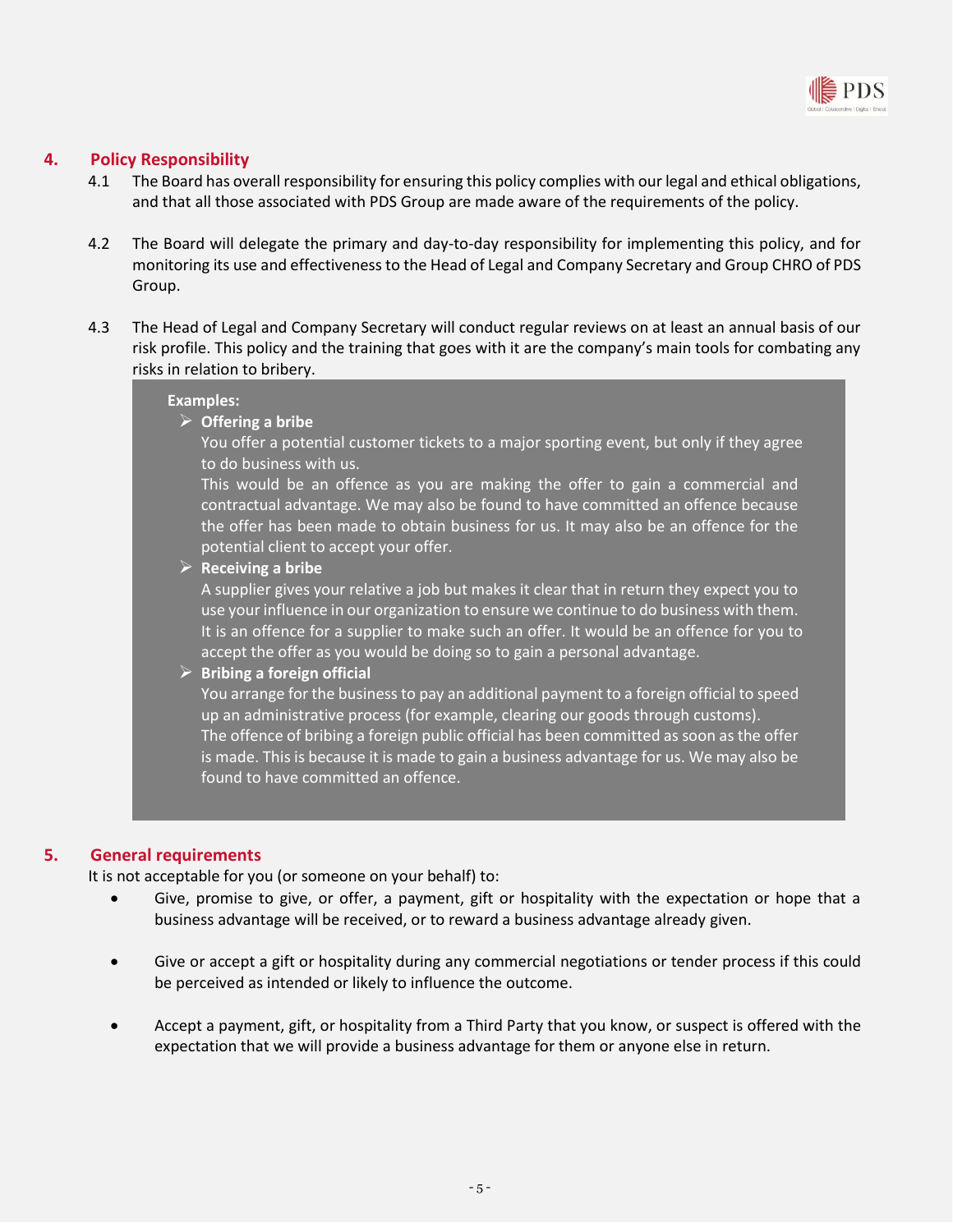

- Accept hospitality from a Third Party that is unduly lavish or extravagant under the circumstances; Offer or accept a gift to or from government officials or representatives, or politicians or political parties, without the prior approval of Group CHRO/Head of Legal and Company Secretary of PDS Group.
- Threaten or retaliate against another worker who has refused to commit a bribery offence or who has raised concerns under this policy; or
- Engage in any other activity that might lead to a breach of this policy.

## <span id="page-5-0"></span>**6. Facilitation payments and kickbacks**

- 6.1 We do not make, and will not accept, facilitation payments or "kickbacks" of any kind.
- 6.2 Kickbacks are typically payments made in return for a business favour or advantage.
- 6.3 All workers must avoid any activity that might lead to a facilitation payment or kickback being made or accepted by us or on our behalf, or that might suggest that such a payment will be made or accepted. If you are asked to make a payment on our behalf, you should always be mindful of what the payment is for and whether the amount requested is proportionate to the goods or services provided. You should always ask for a receipt, which details the reason for the payment. If you have any suspicions, concerns, or queries regarding a payment, you should raise these with the Group CHRO of PDS Group/Business Head.

## <span id="page-5-1"></span>**7. Gifts and hospitality**

- 7.1 PDS Group does not prohibit exchange of Gifts and Hospitality. However, any gifts and hospitality must meet the following standards:
	- It is not made with the intention of influencing a Third Party to obtain or retain business or a business advantage, or to reward the provision or retention of business or a business advantage, or in explicit or implicit exchange for favours or benefits.
	- It complies with local law.
	- It is given in our name, not in your name.
	- It does not include cash or a cash equivalent (such as gift certificates or vouchers).
	- It is appropriate in the circumstances. For example, in the UK it is customary for small gifts to be given at Christmas time.
	- Taking into account the reason for the gift, it is of an appropriate type and value and given at an appropriate time.
	- It is given openly, not secretly; and
	- Gifts should not be offered to, or accepted from, government officials or representatives, or politicians or political parties, without the prior approval of Head of Legal and Company Secretary.
- 7.2 Further, all gifts and hospitality must be within the limits provided and must be consistent with the other criteria given below:
	- Gifts Given:
		- $\circ$  Gifts given to Third Parties must be within a limit of USD 25 or its equivalent. These gifts must be only for special occasions, based on cultural subtleties.
		- $\circ$  Gifts may be given on more than one occasion to the same recipient. However, the total value of gifts given in the year to the same recipient must not exceed USD 50 or its equivalent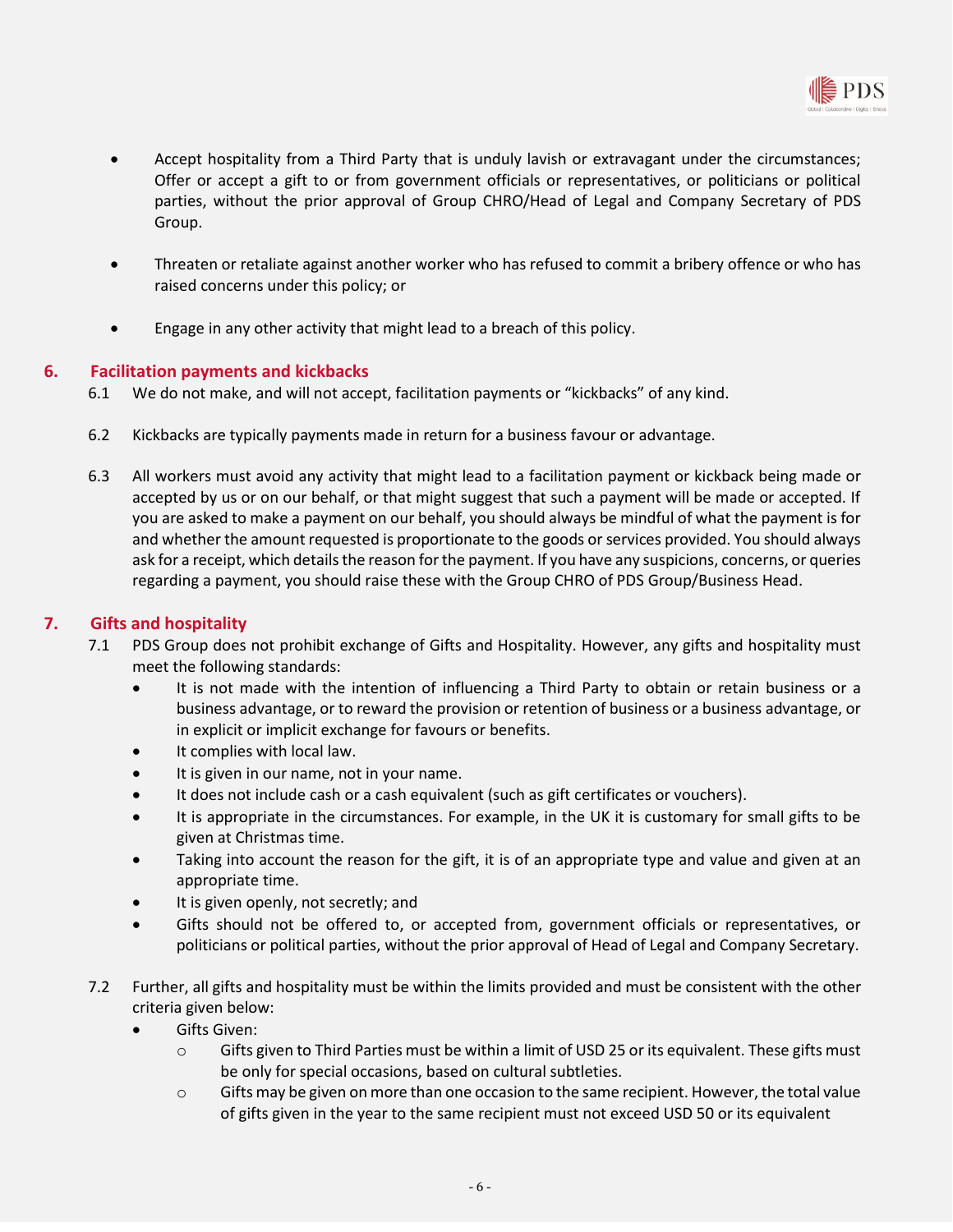

- Gifts Received:
	- $\circ$  Any gift offered must be refused, unless they are in the form of modest gifts such as diaries, calendars, pens, etc. Such modest gifts may be accepted after informing the Business Head.
	- $\circ$  If you are not in the position to refuse gifts delivered to you by a Third Party, these gifts must be reported, in writing to your Business Head, who in turn, should report any exceptions to the Group CEO/ Group CFO.
- Hospitality:
	- $\circ$  All hospitality given and received must be within reasonable limits. Any claim for hospitality which exceeds USD 50 would require approval of the Business Head.
- Company Events:
	- o Business Heads of respective businesses/subsidiaries/affiliates/joint ventures should approve entertainment events involving Third Parties in advance, including the expense statements.
- 7.3 We appreciate that the practice of giving business gifts varies between countries and regions and what may be normal and acceptable in one region may not be in another. The test to be applied is whether in all the circumstances the gift or hospitality is reasonable and justifiable. The intention behind the gift should always be considered.

## <span id="page-6-0"></span>**8. Donations**

- 8.1 We do not contribute to political parties.
- 8.2 Any charitable donation made on behalf of PDS Limited should be as per the CSR Policy (which details the guidelines with regards to making charitable contributions). In case of respective businesses/subsidiaries/affiliates/joint ventures, Business Heads can make charitable donations in consultation with the Vice Chairman and Group CEO.
- 8.3 Any Sponsorship / Grants must have approval of the respective Business Head in consultation with the Vice Chairman and Group CEO.

## <span id="page-6-1"></span>**9. What is not acceptable?**

- 9.1 It is not acceptable for you (or someone on your behalf) to:
	- Give, promise to give, or offer, a payment, gift or hospitality with the expectation or hope that a business advantage will be received, or to reward a business advantage already given.
	- Give, promise to give, or offer, a payment, gift or hospitality to a government official, agent, or representative to "facilitate" or expedite a routine procedure.
	- Offer employment to individuals working in a government position that has any business with the PDS Group or any references of such Government Official should be purely based on their merit and skill.
	- Accept payment from a Third Party that you know, or suspect is offered with the expectation that it will obtain a business advantage for them.
	- Accept a gift or hospitality from a Third Party if you know or suspect that it is offered or provided with an expectation that a business advantage will be provided by us in return.
	- Threaten or retaliate against another worker who has refused to commit a bribery offence or who has raised concerns under this policy; or
	- Engage in any activity that might lead to a breach of this policy.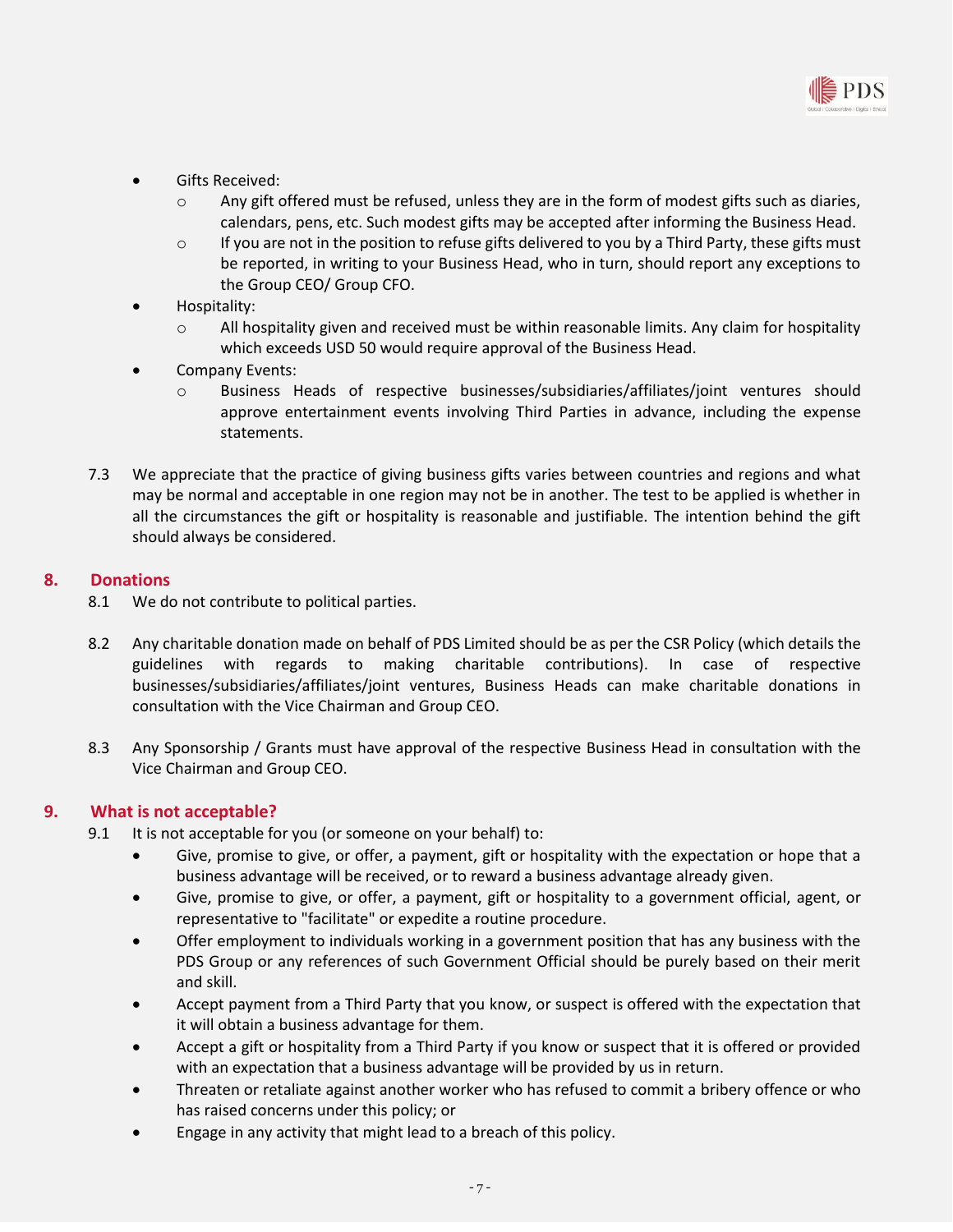

## <span id="page-7-0"></span>**10. Due diligence and Third Parties**

- 10.1 PDS may be liable for acts of bribery by Third Parties, anywhere in the world.
- 10.2 Before working with a Third Party, Employees are required to carry out due diligence and a risk assessment on the Third Party to understand the Third Party's background and reputation and to understand any bribery and corruption risks that may exist.
- 10.3 The minimum level of due diligence required to be performed and documented is:
	- Perform a company search to ensure that the company is properly constituted and registered with the appropriate authority (e.g., search the MCA records).
	- Review the Third Party and potential business relationship for any red flags
	- Review the proposed project or business transaction in order to identify as far as possible the risk of corruption or bribery.
	- Ensure that an agreement between PDS Group and a Third Party is entered into which captures the business relationship and contains an Anti-Bribery, Anti-Corruption, and termination clauses, including the right to audit the Third Party for compliance with the requirements of the clause; and
	- Document the steps that were taken for the review of the Third Party including due diligence checks and all supporting documents. The documents will evidence to auditors, regulators and PDS Group that a proper due diligence process has been undertaken
- 10.4 If any red flags or other concerns arise during due diligence, you must contact the Anti-corruption Officer who will advise further, including on any additional checks to be carried out before engaging the Third Party.
- 10.5 Any unethical practice, such as bribery in the form of cash or kind to facilitate any process paid by our Suppliers is a Zero-Tolerance Violation. If it is determined that there is any violation based on the investigation conducted by PDS Group, then remediation measures will be put into place and the violation may also result in disciplinary action which may range from warnings issued to termination of contracts.

## <span id="page-7-1"></span>**11. Potential risk scenarios: "red flags"**

- 11.1 The following is a list of possible red flags that may arise during the course of you working for us and which may raise concerns under various anti-bribery and anticorruption laws. The list is not intended to be exhaustive and is for illustrative purposes only.
- 11.2 If you encounter any of these red flags while working for us, you must report them promptly to the Group CHRO or using the procedure set out in the Whistle-blower policy and the Navex Hotline 0808 234 4661 / Case Management System [\(www.pdsmultinational.ethicspoint.com\)](http://www.pdsmultinational.ethicspoint.com/)
	- You become aware that a Third Party engages in, or has been accused of engaging in, improper business practices.
	- You learn that a Third Party has a reputation for paying bribes, or requiring that bribes are paid to them, or has a reputation for having a "special relationship" with foreign government officials.
	- A Third Party insists on receiving a commission or fee payment before committing to sign up to a contract with us or carrying out a government function or process for us.
	- A Third-Party requests payment in cash and/or refuses to sign a formal commission or fee agreement, or to provide an invoice or receipt for a payment made.
	- A Third-Party request that payment is made to a country or geographic location different from where the Third Party resides or conducts business.
	- A Third Party requests an unexpected additional fee or commission to "facilitate" a service.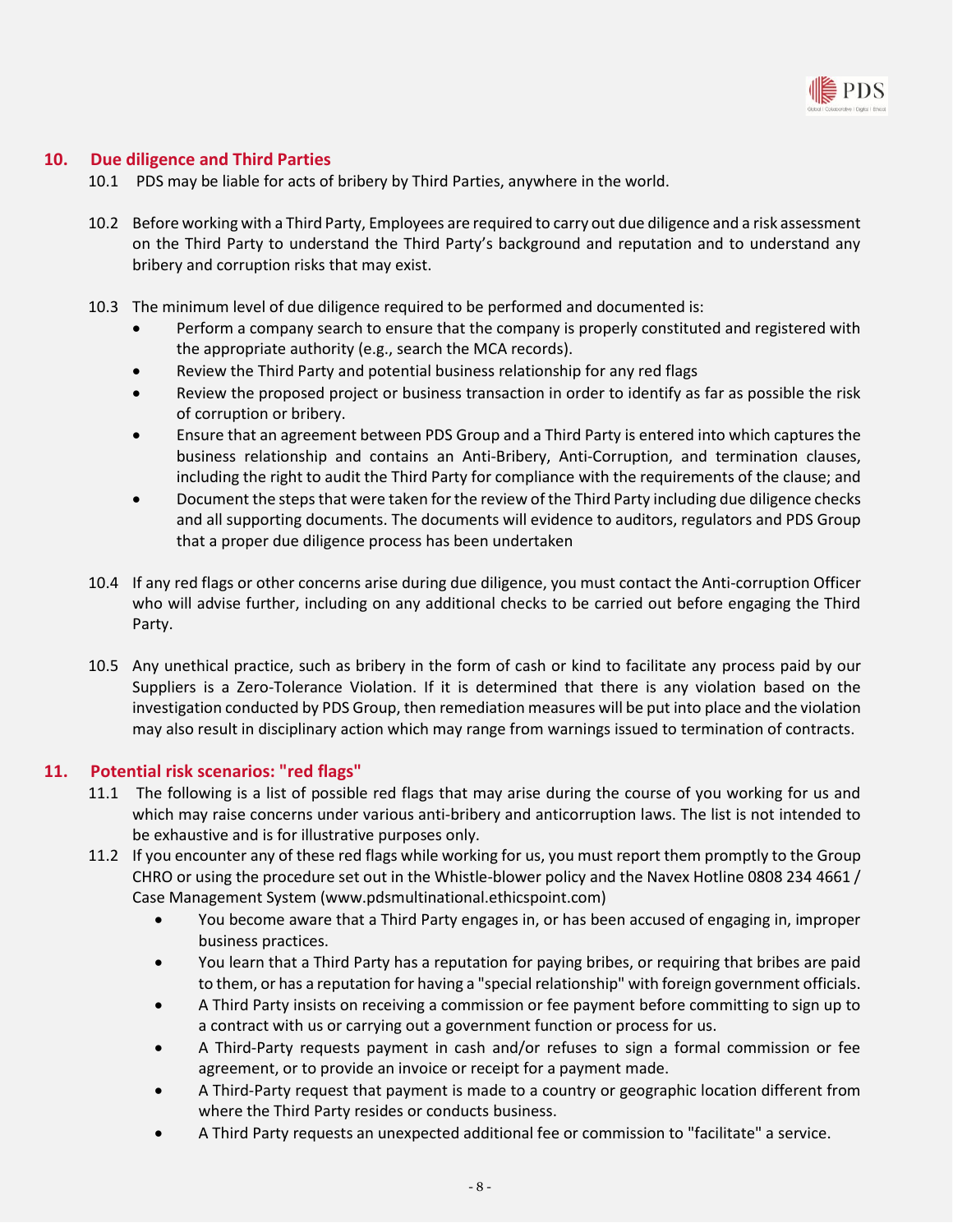

- A Third Party demands lavish entertainment or gifts before commencing or continuing contractual negotiations or provision of services.
- A Third-Party request that a payment is made to "overlook" potential legal violations.
- A Third-Party request that you provide employment or some other advantage to a friend or relative.
- You receive an invoice from a Third Party that appears to be non-standard or customised.
- A Third Party insists on the use of side letters or refuses to put terms agreed in writing.
- You notice that we have been invoiced for a commission or fee payment that appears large given the service stated to have been provided.
- A Third Party requests or requires the use of an agent, intermediary, consultant, distributor, or supplier that is not typically used by or known to us; or
- You are offered an unusually generous gift or offered lavish hospitality by a Third Party.

#### <span id="page-8-0"></span>**12. Your responsibilities**

- 12.1 To act in accordance with PDS Group's values.
- 12.2 To protect PDS Group's reputation
- 12.3 To ensure compliance with all anti-corruption laws applicable to PDS Group
- 12.4 To strengthen the international enforcement and awareness of anti-bribery laws
- 12.5 You must ensure that you read, understand, and comply with this policy.
- 12.6 The prevention, detection and reporting of bribery and other forms of corruption are the responsibility of all those working for us or under our control. All workers are required to avoid any activity that might lead to, or suggest, a breach of this policy.
- 12.7 You must notify the Group CHRO or Navex Hotline 0808 234 4661 / Case Management System www.pdsmultinational.ethicspoint.com or a[t whistleblower@pdsmultinational.com](mailto:whistleblower@pdsmultinational.com) as soon as possible if you believe or suspect that a conflict with this policy has occurred or may occur in the future. For example, if a client or potential client offers you something to gain a business advantage with us or indicates to you that a gift or payment is required to secure their business.
- 12.8 Any employee who breaches this policy will face disciplinary action, which could result in dismissal for gross misconduct. We reserve our right to terminate our contractual relationship with other workers if they breach this policy.

#### <span id="page-8-1"></span>**13. Record keeping**

- 13.1 We must keep financial records and have appropriate internal controls in place, which will evidence the business reason for making payments to Third Parties.
- 13.2 You must declare and keep a written record of all hospitality or gifts accepted or offered to your Business Head, who in turn, shall report any exceptions to the Group CEO/Group CFO.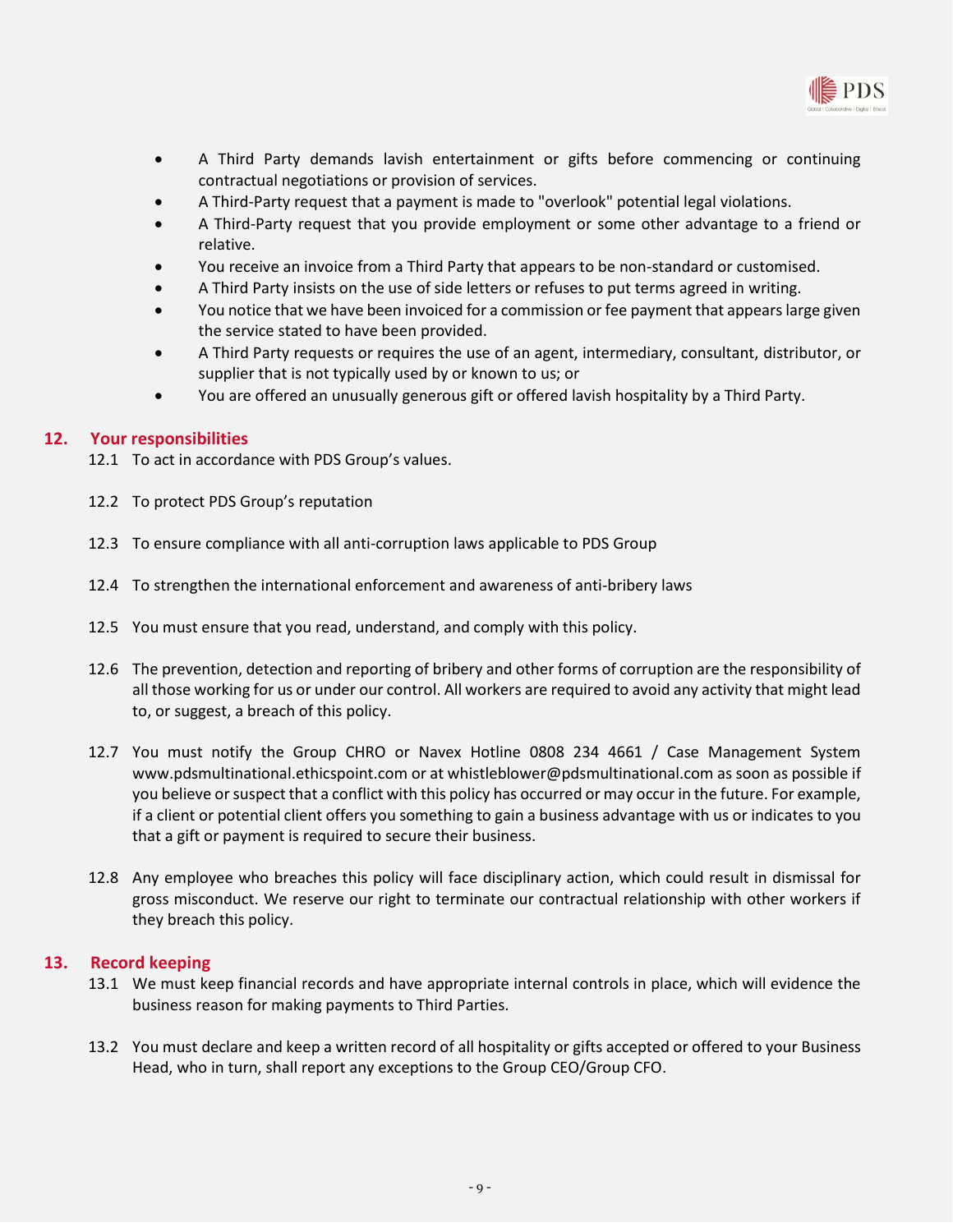

- 13.3 You must ensure all expense claims relating to hospitality, gifts or expenses incurred to Third Parties are submitted in accordance with our policy and specifically record the reason for the expenditure.
- 13.4 All accounts, invoices, memoranda and other documents and records relating to dealings with Third Parties, such as clients, suppliers, and business contacts, should be prepared and maintained with strict accuracy and completeness. No accounts must be kept "off book" to facilitate or conceal improper payments.

## <span id="page-9-0"></span>**14. When in doubt, seek guidance**

If you are ever unsure of how to react to a situation or whether certain conduct may be improper or contrary to the Policy, you should always seek guidance from your Group CHRO/Head of Legal and Company Secretary of PDS Group before you take action.

## <span id="page-9-1"></span>**15. How to raise a concern**

You are encouraged to raise concerns about any issue or suspicion of malpractice at the earliest possible stage by writing to the vigilance officer a[t whistleblower@pdsmultinational.com](mailto:whistleblower@pdsmultinational.com) or through our Navex link. If you are unsure of whether any act constitutes a bribe or corruption, you may seek clarification from the Group CHRO/ Head of Legal and Company Secretary of PDS Group.

## <span id="page-9-2"></span>**16. What to do if you are offered a bribe**

If you are offered a bribe by a Third Party, immediately report the same to your Group CHRO.

## <span id="page-9-3"></span>**17. Zero-Tolerance**

- 17.1 The Company applies a "zero tolerance" approach to violations of this Policy. All employees have an obligation to uphold the ethical standards of the Policy and must take responsible steps to prevent any Policy violations. You will be reprimanded and/or terminated for any wilful violation of this Policy or for failing to report and violations of which you are aware.
- 17.2 Breaches may also be reported to law enforcement agencies and may result in criminal proceedings being issued against you. Bribery is a crime punishable by severe prison sentences.

## <span id="page-9-4"></span>**18. Protection**

- 18.1 Workers who refuse to accept or offer a bribe, or those who raise concerns or report another's wrongdoing, are sometimes worried about possible repercussions. We aim to encourage openness and will support anyone who raises genuine concerns in good faith under this policy, even if they turn out to be mistaken.
- 18.2 We are committed to ensuring no one suffers any detrimental treatment because of refusing to take part in bribery or corruption, or because of reporting in good faith their suspicion that an actual or potential bribery or other corruption offence has taken place or may take place in the future. Detrimental treatment includes dismissal, disciplinary action, threats, or other unfavourable treatment connected with raising a concern. If you believe that you have suffered any such treatment, you should inform your line Manager/Business Head/ Group CHRO immediately. If the matter is not remedied, and you are an employee, you should raise it formally using our Grievance Procedure, which can be found in the Employee Code of Conduct.